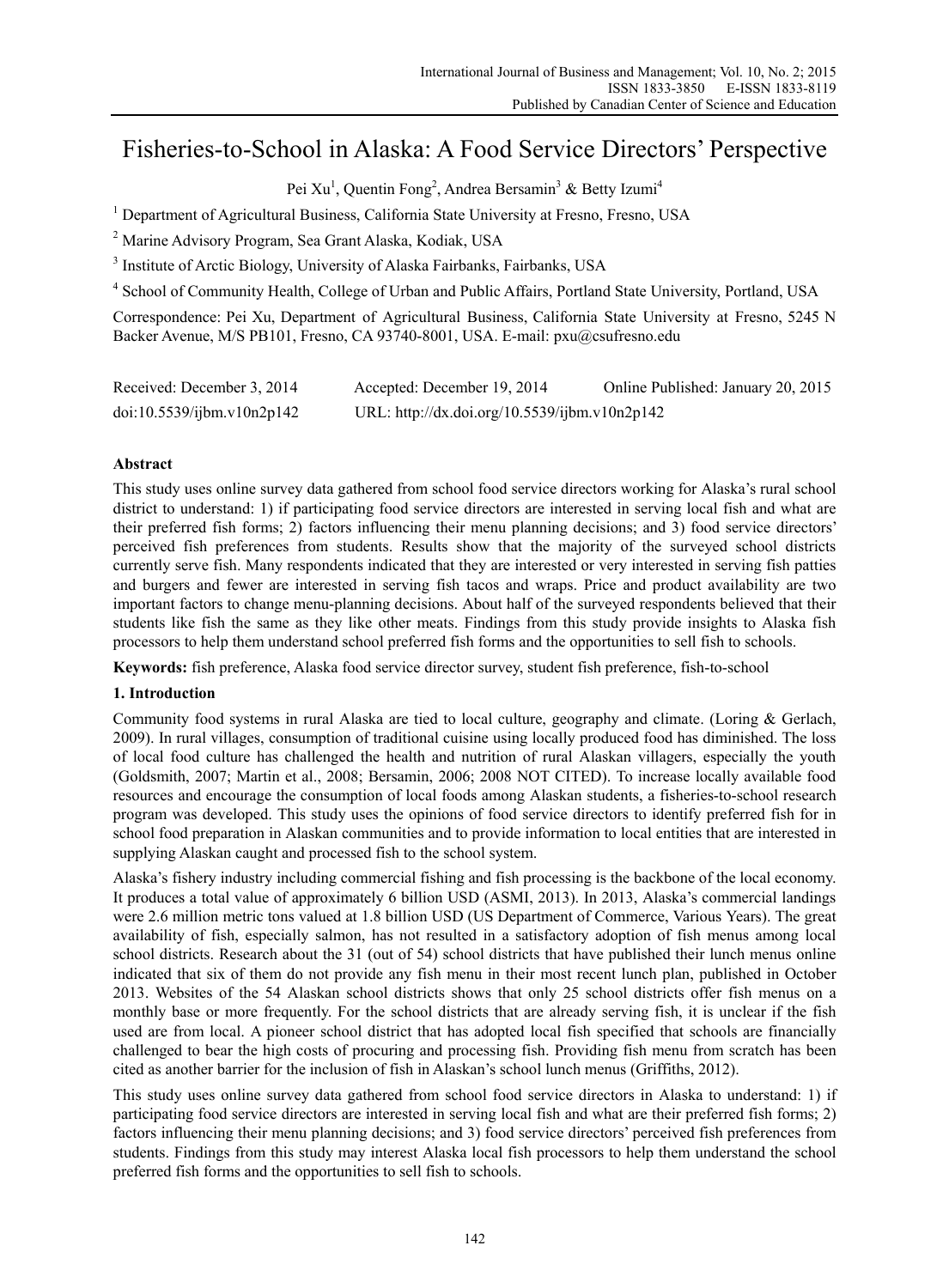# **2. Literature Review**

The impact of fisheries-to-schools programs, which are modeled after the farm-to-school programs, is unknown. A review of existing farm-to-school studies can provide valuable insights into the farm-to-school practice and the economic impact. USDA launched its first farm-to-school program in the mid 1990s in Florida to improve schools' access to locally grown produces. Schools in California, Michigan, and Minnesota quickly started their own programs. Today farm-to-school programs are not only available in all lower 48 states (National Farm to School Network, 2013) but also in Alaska to help locally grown foods make their way to school lunch tables. The programs are understood as a bridge between the state's agriculture and its school procurement system. Increased consumption of locally grown foods and reduced food miles not only contributed to the local economy but also improved the health of students (Farm to School Program, 2010). Studies have revealed that farm-to-school programs helped students eat more fruits and vegetables and enhanced students' knowledge about healthy eating and sustainable agriculture (Izumi et al., 2010 a.) These programs also created a new marketplace for food producers to help them generate additional income to sustain low seasons and offer them an alternative market for surplus produces in good years (Izumi et al., 2010 a). For example, the consumption of locally grown vegetables, melons, beef and grain was found to contribute an additional 11% dollar return to Central Minnesota's local economy (Haynes, 2010). The high labor cost from the process of raw materials is cited as the major barrier for the adoption of farm-to-school program (Joshi et al., 2008).

# **3. Data**

An online survey was administered from the  $6<sup>th</sup>$  to the 18<sup>th</sup> in February 2012 to gather questionnaire information from food service directors in Alaska's 54 school districts. An invitation was sent to all districts and Resident Child Care Institute's youth facilities and a web link was provided to potential participants. Reminder emails were sent out during the survey period to enhance participations. Five respondents were randomly selected using a random number generator to receive a \$50 gift cards. We used an online survey in order to make the survey available to all potential respondents in Alaska school districts and provide us with feedback in a time-efficient manner. The online survey also allowed participating food service directors to take the survey at their convenience. Paper copies were also available in Alaska School Nutrition Association's 43rd annual conference, but only one respondent filled out the questionnaire.

The survey included 217 questions, 25 of which were related to the fisheries-to-school program and the remaining questions were about the consumption of other local foods. For the fisheries-to-school portion, questions asked include interests in purchasing Alaskan fish, whether the district serves local or imported fish, preferred fish forms, and perceived price of fish relative to other meats. The second section asked how students liked fish. The last section asked participants' demographics and their job duties. Figure 1 presents a summary of the information collected in the survey.



Figure 1. Information gathered in the 2012 spring survey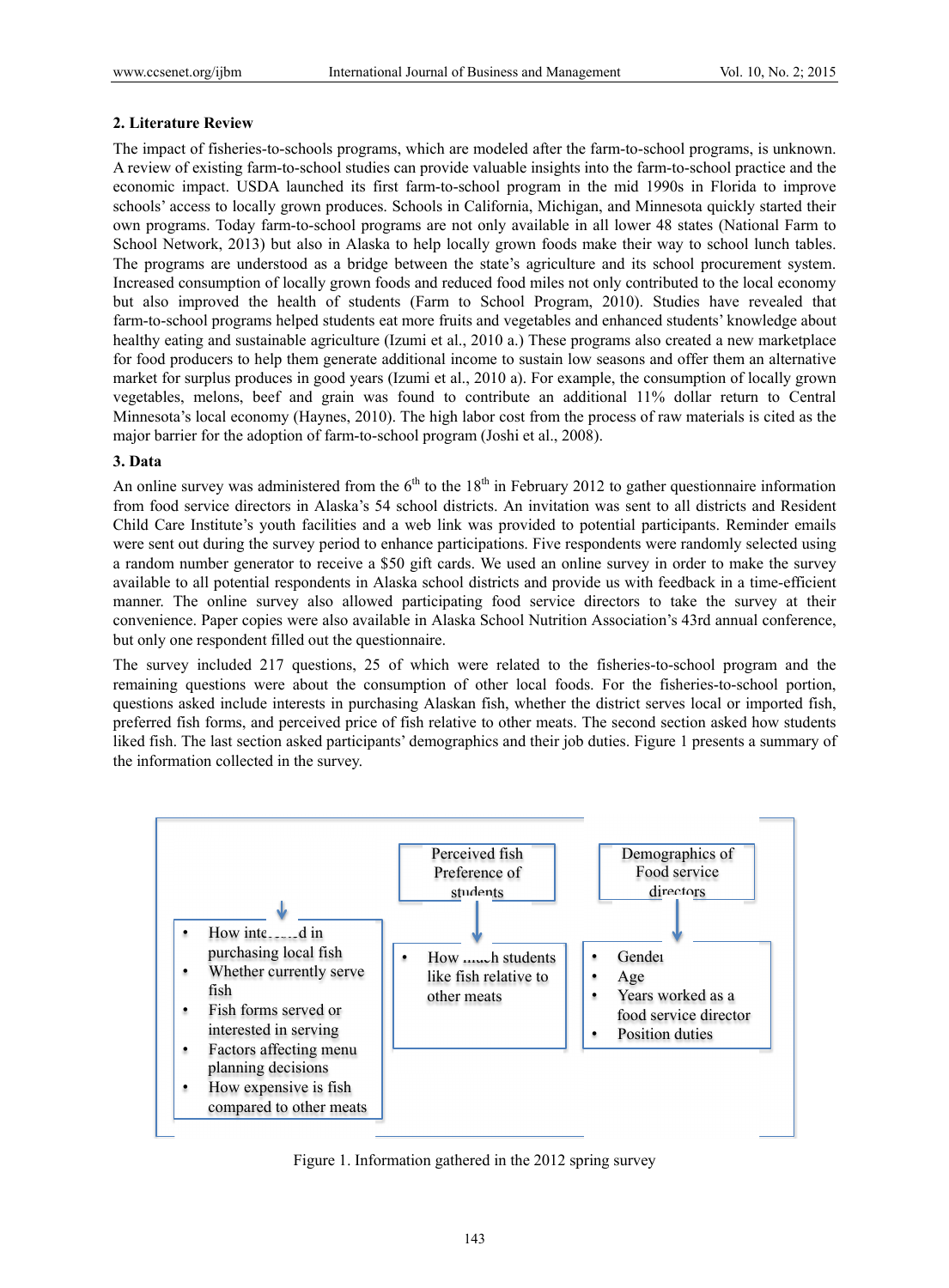## **4. Results**

Forty-nine food service directors from 34 school districts responded to the online survey. If more than one participant from one school district completed the survey, a mean score was computed and used. The participating food service directors represent 63% of all 54 school districts in Alaska. These participating districts enroll 111,043 students in 2011, representing 92% of all enrollments in Alaska schools.

## 4.1 Enrollment of Participating School Districts and their Location

Our sample includes 20 food service directors from smaller school districts that enroll less than 500 students  $(54%)$ , 8 food service directors from mid-size districts that enroll  $501-5,000$  students  $(20%)$ , and 5 from large school districts that enroll  $5,000$  or more students  $(26\%)$ .

Enrollments from one participating school are not disclosed.

Responding school districts were assigned to five research regions according to their geographic location. The five regions are defined by the official Alaska State Website (http://www.alaska.gov/kids/learn/region.htm) and are shown in Figure 2.



Figure 2. Alaska by regions

The number of school districts from each region and its percentage of total participating districts are presented in Table 1. More participants are from the southeast region  $(32%)$  and fewer are from the interior region  $(6%)$ . The other three regions have similar participants.

| Regions $(n=34)$ | of<br>Number<br>participating<br>school<br>districts | % of total participating<br>district/total<br>school<br>participated<br>school<br>districts | Number<br>of<br>school<br>districts in this region | $\%$<br>of<br>participating<br>districts over<br>school<br>total school districts in<br>this region |
|------------------|------------------------------------------------------|---------------------------------------------------------------------------------------------|----------------------------------------------------|-----------------------------------------------------------------------------------------------------|
| South east       | 11                                                   | 32%                                                                                         | 18                                                 | 61%                                                                                                 |
| South central    | 8                                                    | 24%                                                                                         | 9                                                  | 89%                                                                                                 |
| South west       |                                                      | 21%                                                                                         | 15                                                 | 47%                                                                                                 |
| Far north        | 6                                                    | 18%                                                                                         | $\overline{7}$                                     | 86%                                                                                                 |
| Interior         | 2                                                    | 6%                                                                                          | 5                                                  | 40%                                                                                                 |
| Total            | 34                                                   | 100%                                                                                        | 54                                                 | --                                                                                                  |

|  |  | Table 1. Participating school districts' regions |  |
|--|--|--------------------------------------------------|--|
|  |  |                                                  |  |

## *4.2 Partici ipating School l Food Service e Professional's 's Demographi ics and Positio on Duties*

Demographics of participating food service directors are presented in Table 2. There are more female respondents than males  $(79\% \text{ vs. } 21\%)$ . Many respondents are between 40 and 59 years old  $(64\%)$  and over 50% of them have worked as a food service director for six years or more. The respondents were asked to report their duties as a food service director. Table 3 shows that many of them reported that staff training, food purchasing, menu planning, and recipe standardization are parts of their responsibilities. More than half of the respondents (58%) have two or more duties.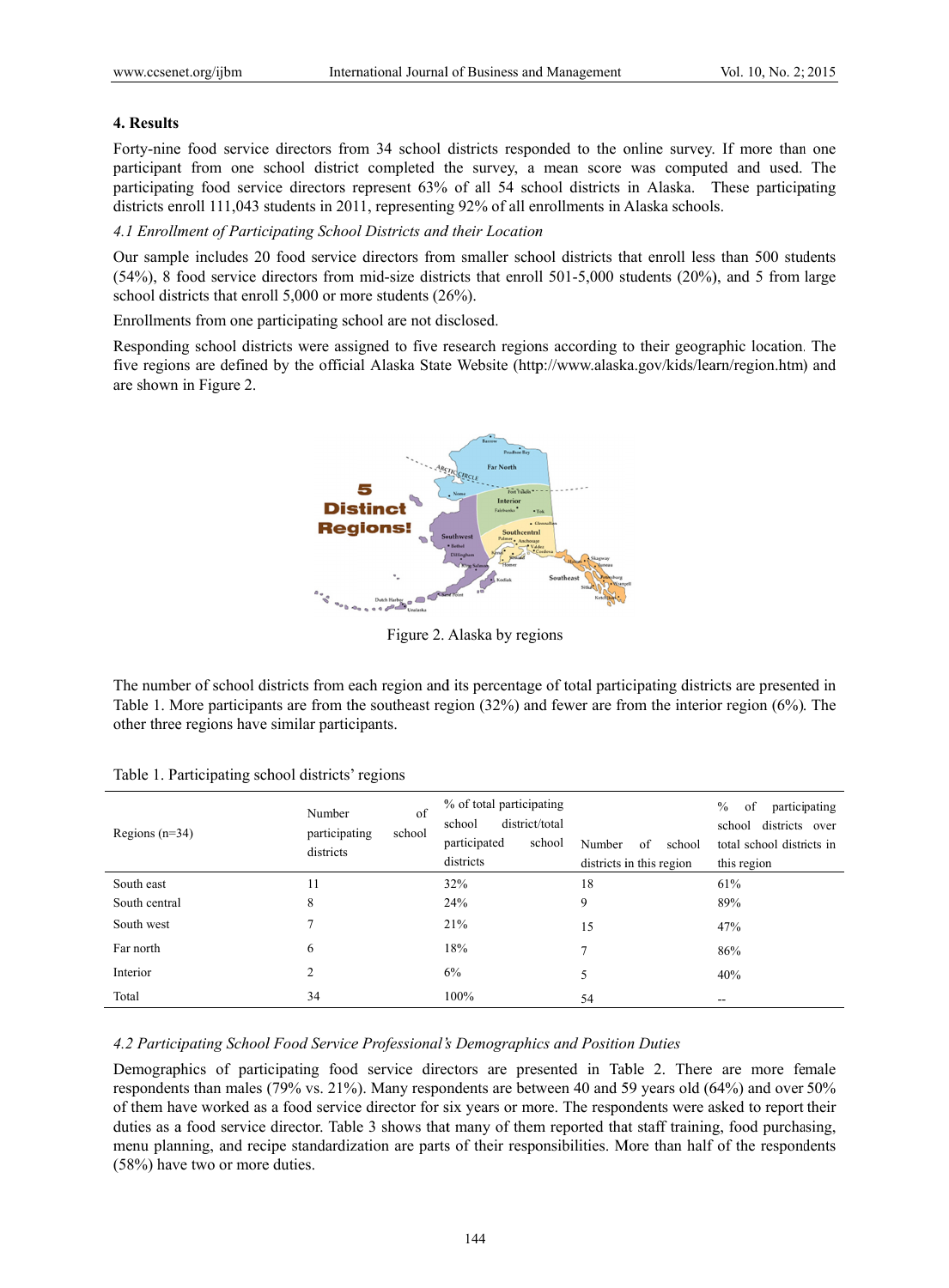| $(n=34)$                                                         | Count | Percentage |
|------------------------------------------------------------------|-------|------------|
| Gender                                                           |       |            |
| Male                                                             | 22    | 79%        |
| Female                                                           | 6     | 21%        |
| Total                                                            | 28    |            |
| Age                                                              |       |            |
| $20 - 29$                                                        |       | 4%         |
| 30-39                                                            | 3     | 11%        |
| 40-49                                                            | 9     | 32%        |
| 50-59                                                            | 9     | 32%        |
| 60 or older                                                      | 6     | 21%        |
| Total                                                            | 28    |            |
| Years work as a food service professional                        |       |            |
| 1-5 years                                                        | 11    | 48%        |
| 6-11 years                                                       | 5     | 24%        |
| $12-15$ years                                                    | 4     | 19%        |
| 16 and above                                                     | 6     | 9%         |
| Total                                                            | 26    | 100%       |
|                                                                  |       |            |
| Table 3. Participant food service professionals' position duties |       |            |

Table 2. Participant food service professionals' demographics

| $(n=34)$              | Yes        | Shared responsibilities | No       |
|-----------------------|------------|-------------------------|----------|
| Staff training        | 24(70%)    | 8(26%)                  | 2(4%)    |
| Food purchasing       | 23(68%)    | 6(18%)                  | 5(14%)   |
| Menu planning         | 21(63%)    | 5(15%)                  | 8(22%)   |
| Standardizing recipes | $19(56\%)$ | 6(18%)                  | 9(26%)   |
| Budget allocation     | 16(48%)    | 9(26%)                  | 9(26%)   |
| Cooking               | (22%)      | 3(8%)                   | 24 (70%) |

#### 4.3 How Interested in Serving Local Fish

Figure 3 summarizes how interested our participants are in purchasing 3 species of Alaskan caught and processed fish. A majority of participating school districts are interested in or very interested in serving local halibut  $(87\%)$ , salmon  $(85\%)$  and Pollock  $(76\%)$ .



Figure 3. How interested in purchasing local fish  $(n=34)$ 

#### *4.4 Whethe er Currently S Serve Fish*

The majority of food service directors (n=33, 70%) reported that their school district currently serves fish. We then asked them the fish type they serve. Table 4 shows that 18 school districts serve salmon, 15 serve Pollock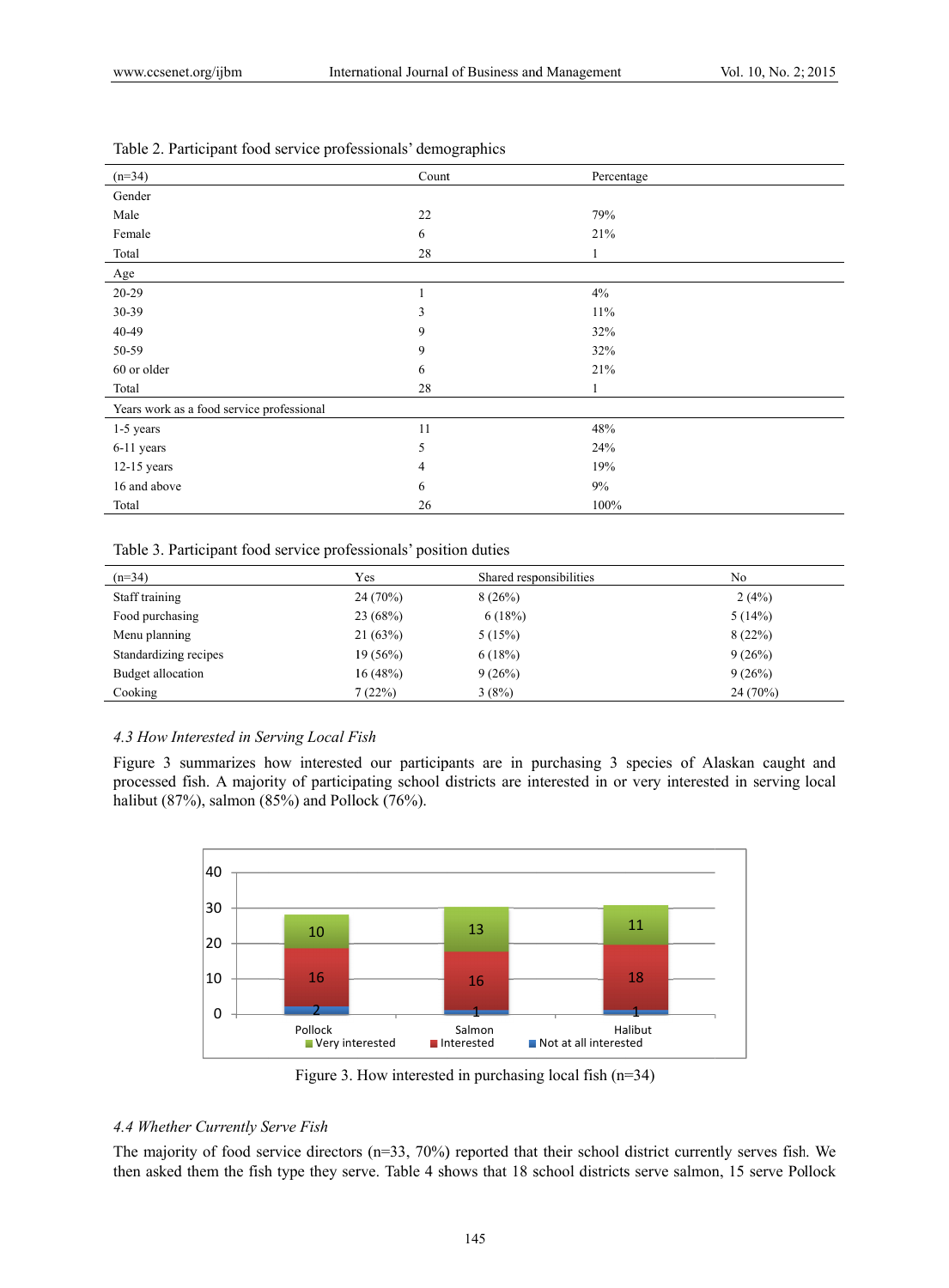and 9 serve Halibut. Table 4 also shows that smaller and mid-size school districts that enroll fewer than 5,000 students tend to have served these fish. Only two large school districts with 5,000 to 10,000 students have served fish. Districts with 10,000 or more students have also served fish. No information is available to understand why salmon is more popularly served than Pollock and Halibut, even though about half of Alaska's commercial landing is Pollock. Further study may examine the reasons.

|  |  |  |  | Table 4. School districts currently serve local or imported fish, by enrollments and fish type |  |
|--|--|--|--|------------------------------------------------------------------------------------------------|--|
|  |  |  |  |                                                                                                |  |

|                           | Salmon |              | Pollock |              | Halibut |              |
|---------------------------|--------|--------------|---------|--------------|---------|--------------|
| $(n=34)$                  | Serve  | Do not serve | Serve   | Do not serve | Serve   | Do not serve |
| Less than 300 students    |        | 4            |         | O            |         |              |
| 300 to 500 students       | 4      |              |         | 10           |         | 9            |
| 501 to 1000 students      |        |              |         | $\theta$     | 0       |              |
| $1001$ to 5000 students   | 4      |              |         |              |         |              |
| 5000 to 10,000 students   |        |              |         |              |         |              |
| More than 10,000 students | 3      |              |         |              |         |              |
| Total                     | 18     | 16           | 5       | 19           |         | 25           |

# 4.5 Fish Forms Served or Are Interested in Serving

We then examined the fish product forms schools already are serving or are interested in serving. The question reads.

"Which of the following forms of fish are served in your school districts? How interested are you in preparing/serving the following forms of fish, if you do not already?"

The information can help fishery processors develop preferred fish forms to supply to the Alaskan school districts. We had a total of 34 respondents but not all of them provided an answer to the above questions. Results show that more than half of the responding school districts are already serving fish sticks or nuggets (56%) and fresh or frozen fillets (53%). Fish wraps, tacos, patties and burgers are less likely served (Figure 4). Many respondents indicated that they are interested or very interested in serving fish patties and burgers and fewer are interested in serving fish tacos and wraps.



Figure 4. Fish forms served or interested in serving (unit: number of school districts)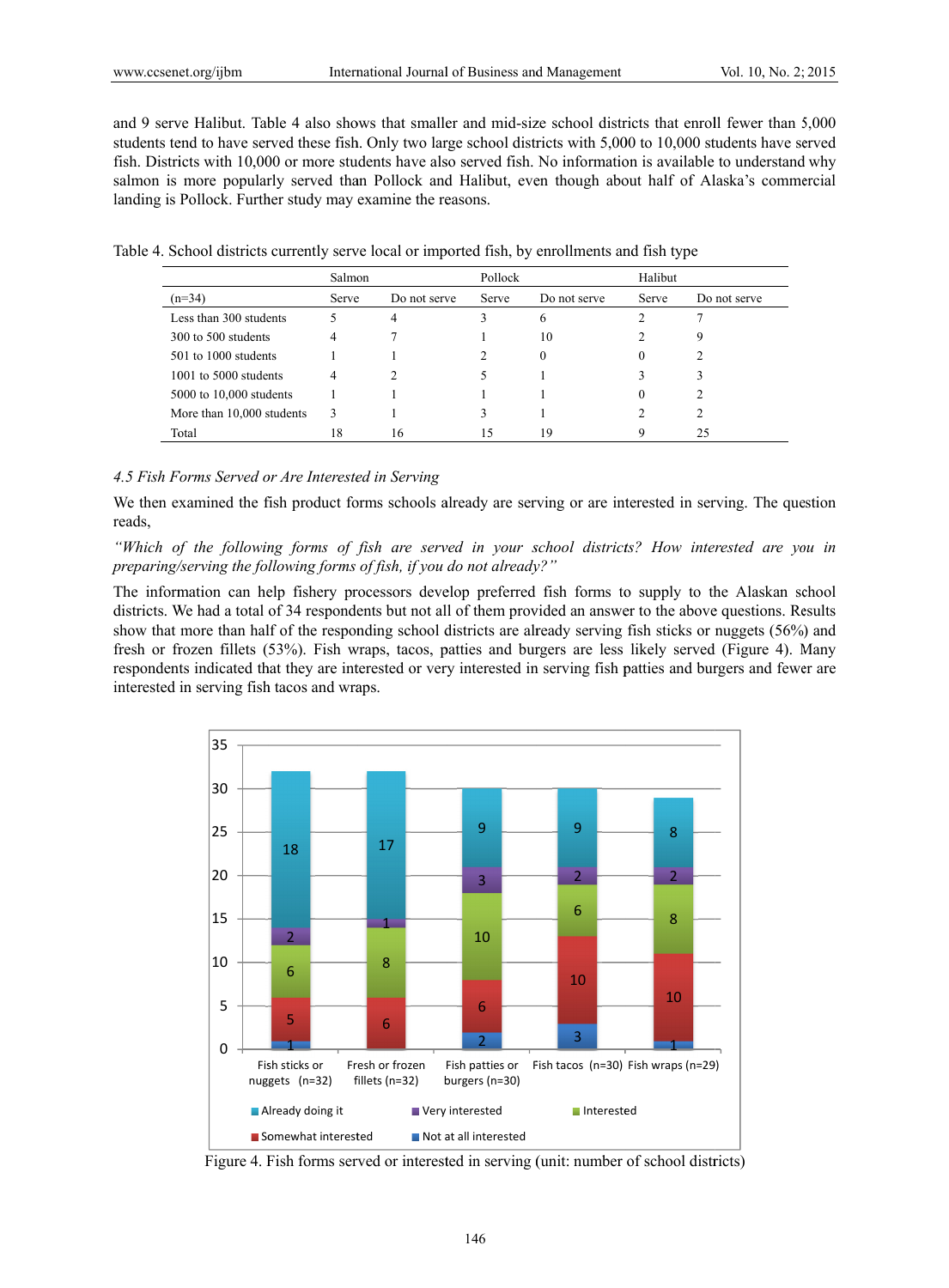#### 4.6 Fish-to-School Participation

Respondents were asked to answer this question:

"How much do the following factors influence your menu planning decisions?"

Most respondents selected "price" (90%) and "product availability" (89%) as "a lot" important or "completely" important in their menu- planning decisions (Table 5). Given tight budget, most respondents indicated that they carefully consider price when making menu-planning decisions. Nutrition value is another factor that affected 86% of the respondents. Interestingly, "the uniqueness or novelty of the product" and "utilizing local foods" are two factors least likely to affect menu-planning decisions (18% and 8% respectively).

### Table 5. Factors influence menu planning decisions

|                                                      | not at all     | somewhat | a lot | completely |
|------------------------------------------------------|----------------|----------|-------|------------|
| Price $(n=28)$                                       |                |          | 15    | 10         |
| Product availability $(n=28)$                        | $\theta$       | 3        | 15    | 10         |
| Nutrition value of product<br>$(n=28)$               | $\theta$       | 4        | 15    | 9          |
| Child nutrition label $(n=28)$                       | $\overline{c}$ | 4        | 14    | 8          |
| Student preference $(n=27)$                          |                |          | 17    | 4          |
| Easy-to-use product $(n=28)$                         | $\theta$       |          | 16    |            |
| Shelf-life $(n=28)$                                  | $\mathbf{0}$   | 10       | 10    | 8          |
| The uniqueness or novelty of<br>the product $(n=28)$ | 9              | 14       | 4     |            |
| Utilizing local foods $(n=28)$                       | 9              | 17       |       |            |

Note. \* when average the responses, a score was rounded-down. For example, if the score was 2.5, it was rounded down to 2.

Another question asked respondents their perceived fish price relative to other meats. The results show that only 9% of the respondents believe fish is less expensive than other meats; more of them (50%) believe that fish costs the same as other meats; and 31% believe that fish costs more than other meats (Figure 5).



Figure 5. Compared to other meats, how expensive is fish

The last question asked how students prefer fish to other meats. The results suggest that 41% of the respondents perceive their students like fish less than they like other meats; 53% believe that their students like fish the same as they like other meats. Only 6% of them believe their students like fish better (Figure 6).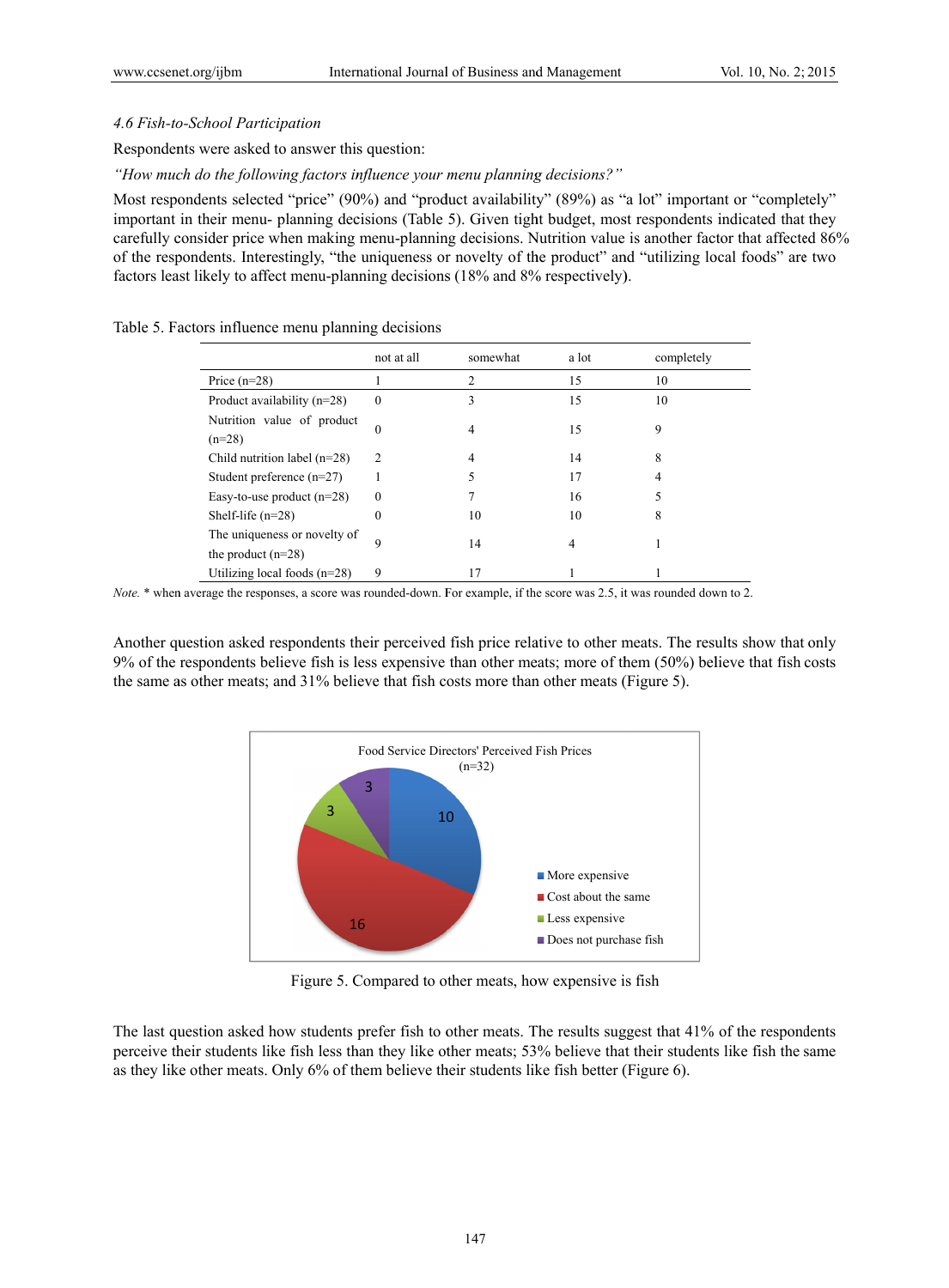

Figure 6. How much students like fish

#### **5. Conclus sions**

This study concludes that many participating food service directors are interested in serving Alaska Pollock, Halibut, and Salmon. The supply of these fish has been abundant: for example Alaska harvested 193,364 thousand pounds of Salmon in 2012 (Alaska Department of Fish and Game, 2012). Besides stated interests from food service directors, our study also reveals that many school districts have already been serving fish. Our study shows that 70% of all participating school districts have already served fish, either harvested in Alaska or imported from lower 48 states. In regard to the size of schools that serve fish, our sample uncovers that a few relatively large school districts with an enrollment of 5,000 to 10,000 students have not started serving fish. Future fisheries-to-school studies may look for reasons behind this low participation and propose methods to improve students' access to fish in these large school districts. As to the types of fish the school districts serve, schools tend to choose the relatively less expensive Salmon and Pollock rather than the expensive Halibut. Alaska fish processors and their shareholders may address the schools' needs for the more cost-effective fish species and focus on developing Salmon and Pollock menus. Additionally, these fish processors and shareholders may also respond to the school's demand for specific fish forms. Our results indicate that more than 50% of the responding school districts prefer fish sticks or nuggets and fresh or frozen fillets. Thus, fish processors may consider supplying these different fish items using the relatively inexpensive Salmon and Pollock.

Price, product availability and nutrition value of fish were ranked as the most influential factors to affect menu-planning decisions. Within these three factors, price was listed as the most deterministic factor and nutrition value was ranked the third to change the decision. Thus, Alaska fish processors and their shareholders should consider these two factors by supplying to schools reasonably priced and nutritious fish items. To facilitate common interests, fish processors and schools should plan early to negotiate price and preferred fish items and to allow time for school food service directors to taste test the fish items with students and improve the recipe before finally adopt the fish items. In addition, a pilot study on school posted lunch menus suggests that some schools have fish item served on a weekly base or a monthly base and other schools have them served less often. Thus, schools expect the products to be available when needed and that a stable supply across the semester may be expected. To fish processors and shareholders, supplying fish to school can be a challenging task. However, shortened supply chains and facilitated closer contacts with local suppliers may off-set the negative impact of price on the purchase of local fish, making local fish more preferable than imported fish items.

Students' food preference could greatly affect schools' menu-planning decisions. School food service directors have specified that many students like fish less than they like other meats: only a small portion of 6% of the survey participants believed their students like fish better than other meats. This lack of interest in fish may become a barrier to the adoption of fish in school meals. To Alaska fish processors and shareholders, develop new recipes that have students preferred product attributes, taste test and revise the recipes to make it attractive to students, and work with school food service directors to develop educational took kits to help students understand the health benefits of eating local fish, are appropriate ways to help students become more interested in fish. This study does not include a taste test to identify preferred fish attributes. Rather, we focus on opinions from food service directors to understand how they evaluate selected fish forms and what factors affect their menu-planning decisions. The next step of our study will focus on parents' and students' preferred fish forms, by analyzing data gathered from a taste test.

### Acknowledgement

This study was supported by Agriculture and Food Research Initiative Competitive Grant no. ALKR-2010-03936